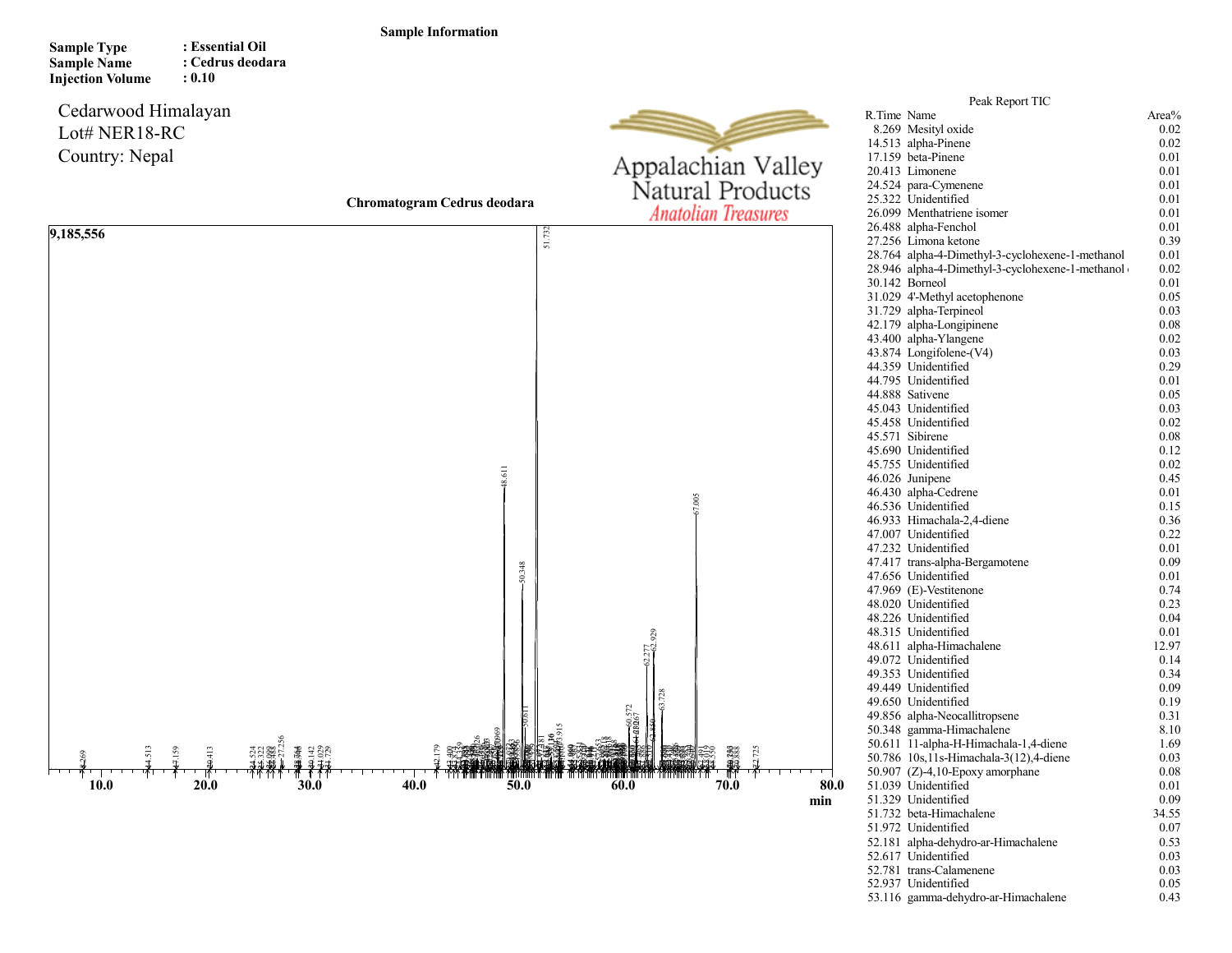| R.Time Name |                                                    | Area%        |
|-------------|----------------------------------------------------|--------------|
|             | 53.130 Unidentified                                | 0.45         |
|             | 53.594 9,10-Cycloisolongifolene                    | 0.24         |
|             | 53.800 Unidentified                                | 0.01         |
|             | 53.915 (E)-alpha-Bisabolene                        | 0.96         |
|             | 54.010 alpha-Calacorene                            | 0.09         |
|             | 54.177 Unidentified                                | 0.02         |
|             | 54.960 Unidentified                                | 0.06         |
|             | 55.089 (E)-Nerolidol                               | 0.06         |
|             | 55.367 Unidentified<br>55.831 Unidentified         | 0.07         |
|             | 56.150 Unidentified                                | 0.21<br>0.11 |
|             | 56.314 Unidentified                                | 0.06         |
|             | 56.671 Unidentified                                | 0.02         |
|             | 56.846 Unidentified                                | 0.01         |
|             | 56.976 Unidentified                                | 0.01         |
|             | 57.211 Unidentified                                | 0.01         |
|             | 57.653 Longiborneol                                | 0.32         |
|             | 58.005 Unidentified                                | 0.03         |
|             | 58.218 beta-Himachalene oxide                      | 0.47         |
|             | 58.410 Unidentified                                | 0.02         |
|             | 58.618 Unidentified                                | 0.47         |
|             | 58.800 Unidentified                                | 0.01         |
|             | 59.158 Unidentified + Himachalol analog            | 0.35         |
|             | 59.310 Unidentified                                | 0.08         |
|             | 59.415 Unidentified                                | 0.07         |
|             | 59.508 Unidentified                                | 0.15         |
|             | 59.641 Unidentified                                | 0.09         |
|             | 59.921 Unidentified                                | 0.11         |
|             | 59.990 Unidentified                                | 0.16         |
|             | 60.050 Unidentified                                | 0.06         |
|             | 60.170 Unidentified                                | 0.02         |
|             | 60.572 Himachalol                                  | 1.75         |
|             | 60.850 Unidentified                                | 0.03         |
|             | 60.960 Ar-tumerone                                 | 0.04         |
|             | 61.230 Deodarone isomer                            | 0.76         |
|             | 61.267 Allohimachalol + (E)-10,11-Dihydroatlantone | 1.66         |
|             | 61.465 Unidentified                                | 0.11         |
|             | 61.886 Unidentified                                | 0.02         |
|             | 62.277 (Z)-gamma-Atlantone                         | 4.37         |
|             | 62.510 Unidentified<br>62.850 Deodarone isomer     | 0.05         |
|             | 62.929 (E)-gamma-Atlantone                         | 1.11<br>5.78 |
|             | 63.728 (Z)-alpha-Atlantone                         | 2.47         |
|             | 63.890 Unidentified                                | 0.05         |
|             | 64.090 Unidentified                                | 0.04         |
|             | 64.430 Unidentified                                | 0.07         |
|             | 64.746 Unidentified                                | 0.02         |
|             | 65.026 Unidentified                                | 0.16         |
|             | 65.279 Unidentified                                | 0.06         |
|             | 65.397 Unidentified                                | 0.05         |
|             | 65.690 Unidentified                                | 0.02         |
|             | 65.983 Unidentified                                | 0.04         |
|             | 66.344 beta-Costol                                 | 0.10         |
|             | 66.640 Unidentified                                | 0.02         |
|             | 67.005 (E)-alpha-Atlantone                         | 12.85        |
|             | 67.491 Unidentified                                | 0.02         |
|             | 68.019 Unidentified                                | 0.04         |
|             | 68.550 Unidentified                                | 0.02         |
|             | 70.233 Unidentified                                | 0.03         |
|             | 70.350 Unidentified                                | 0.02         |
|             | 70.888 Unidentified                                | 0.02         |
|             | 72.725 Unidentified                                | 0.04         |
|             |                                                    |              |